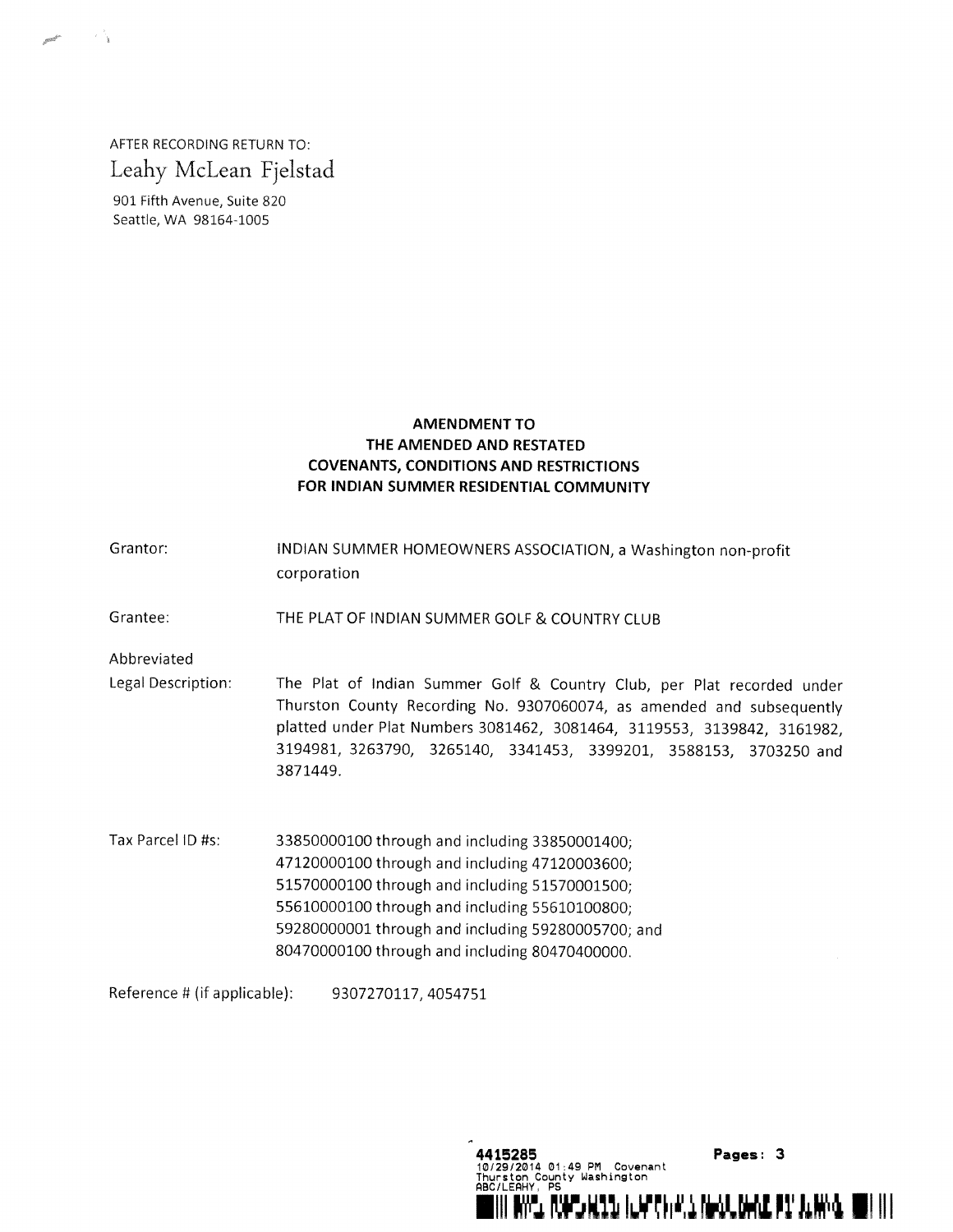## AMENDMENT TO THE AMENDED AND RESTATED COVENANTS, CONDITIONS AND RESTRICTIONS FOR INDIAN SUMMER RESIDENTIAL COMMUNITY

The Plat of Indian Summer Golf & Country Club (the "Plat") created the Plat through recording the Plat in the records of Thurston County under Recording No. 9307060074. An instrument entitled "Declaration of Covenants, Conditions and Restrictions for the Indian Summer Residential Community" (the "Covenants') affecting the real property comprising the Plat was recorded under Thurston County Recording No. 9307270117. An instrument entitled "Amendments to Covenants, Conditions and Restrictions for the Indian Summer Residential Community" was recording under Thurston County Recording No. 4054751 (the "Amended and Restated Covenants"), which both amended and restated the Covenants, as amended, in their entirety, it being the Association's intent to consolidate the Covenants and all amendments to the Covenants in one instrument, for ease of use. Those prior amendments incorporated into the Amended and Restated Covenants were set forth in paragraph one, on page <sup>2</sup> of the Amended and Restated Covenants.

Pursuant to Article <sup>12</sup> of the Amended and Restated Covenants, the Board adopted <sup>a</sup> resolution proposing <sup>a</sup> specific amendment to Section 4.09 of the Amended and Restated Covenants, notice of <sup>a</sup> special meeting was given, and not less than two-thirds (2/3) of the total votes in the Association entitled to vote, present in person or by proxy, voted to approve the proposed amendment to Section 4.09 of the Amended and Restated Covenants.

NOW, THEREFORE, the President of the Association swears and certifies that the not less than two-thirds (2/3) approval of the Owners required by Article <sup>12</sup> of the Amended and Restated Covenants was duly and lawfully obtained, and the Amended and Restated Covenants are therefore amended as set forth below.

## A. The Amended and Restated Covenants are amended to delete the words "but shall not be composition shingles"from the third sentence of Section 4.09 and, as so amended, Section 4.09 now states:

Section 4.09. **BUILDING MATERIALS; ROOF SLOPE.** With respect to all Dwellings on Lots, roofs shall have no less than <sup>a</sup> minimum 4:12 slope and no more than <sup>a</sup> maximum 12:12 slope, and only 25% of the plan area of <sup>a</sup> roof may be flat. The surface color of all flat areas on <sup>a</sup> roof shall be subject to the approval of the ARB. Roof surface material on all sloped roofs shall be natural wood shingle, shakes, tile, slate, copper, standing seam metal or such other products and materials as may be approved by the ARB. No roof top mechanical equipment shall be allowed except flues and vent stacks less than four (4) inches in diameter, and solar collectors and skylights (not to exceed 20% of the total roof area) mounted in the roof surface plane. Exterior wall materials shall be restricted to wood siding and composite wood siding, except for plywood products, wood shingles exposed wood structural elements, brick, stone and drivet or similar cementious type products. Exterior stain, paint and drivet type finishes shall be of earth tone hues acceptable to the ARB. Natural aluminum glazing sash shall not be permitted. All window trim members shall be stained or painted.